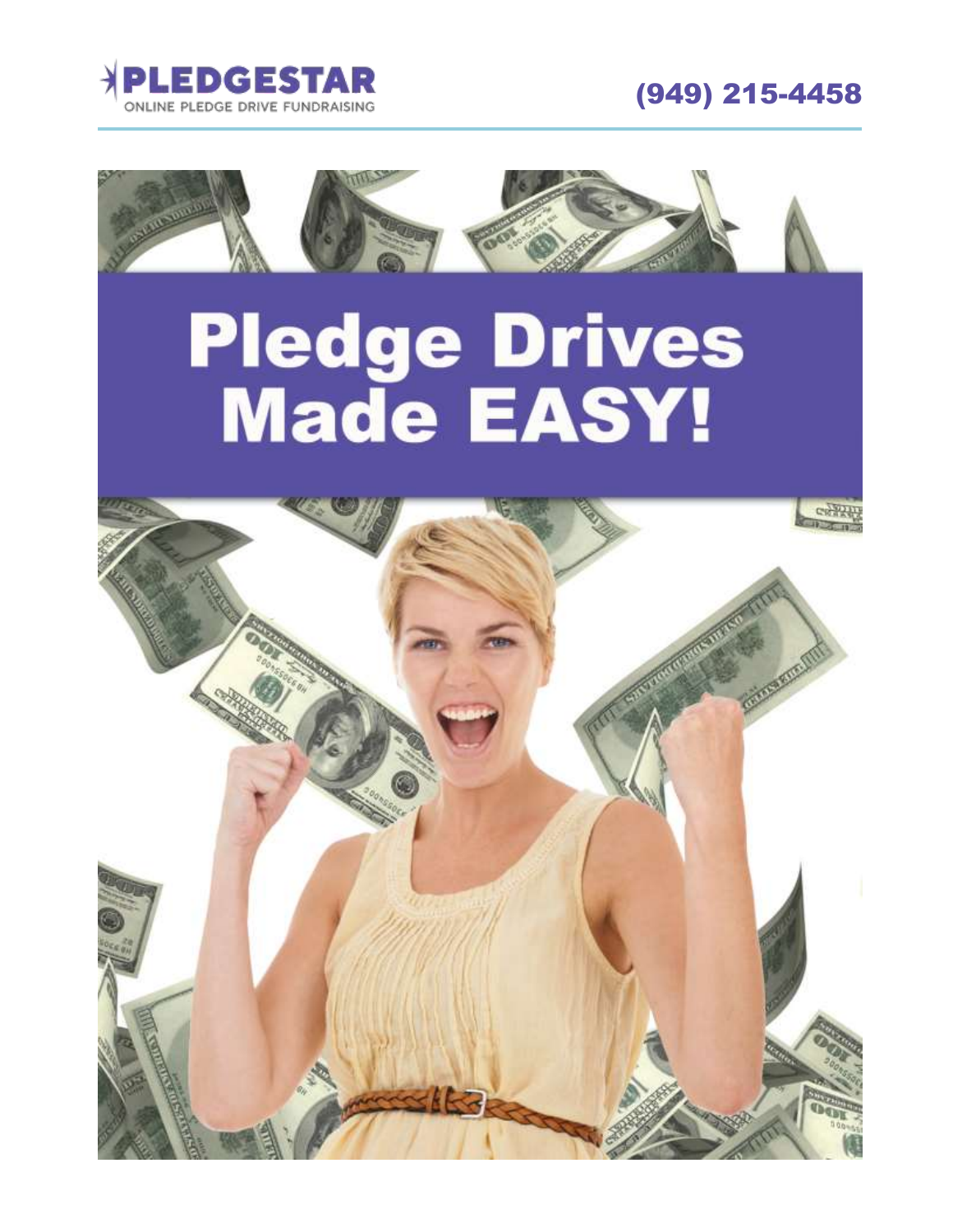

## Introduction

Whether you're new to pledge drives or have been doing them for years, this guide gives you ideas to make your fundraiser the most fun and profitable you've ever had.

## **What is a pledge drive?**

A pledge drive is a fundraiser where your students ask for donations from family and friends to help fund programs and equipment that enrich their education.

A pledge drive can be an event like a Jog-A-Thon or Walk-A-Thon, but it can also be a Read-A-Thon or Donation Drive that doesn't occur on a specific date.

## **Why host a pledge drive?**

Pledge drives are the easiest way for schools to raise big money. Unlike product sales, they don't require your students to sell and distribute products, and your school can keep every dollar raised.

### **How much money do pledge drives raise?**

Participating students generally raise between \$50 to \$80 each. Students using PledgeStar generally raise twice as much as those who don't.

### **How does PledgeStar help raise twice as much?**

Grandparents, aunts, uncles and close friends would happily donate if asked, but many parents feel uncomfortable soliciting them. This deprives your school of thousands in donations.

**PledgeStar** solves this problem by making it fun and easy to ask. Parents simply enter family and friends' names and email addresses or text message numbers, then **PledgeStar** sends pledge requests from the children that are so cute and effective, over half result in donations. Parents can even post the pledge requests on social media like Facebook. **PledgeStar** also streamlines the process with secure, online donations that go directly into the school's account.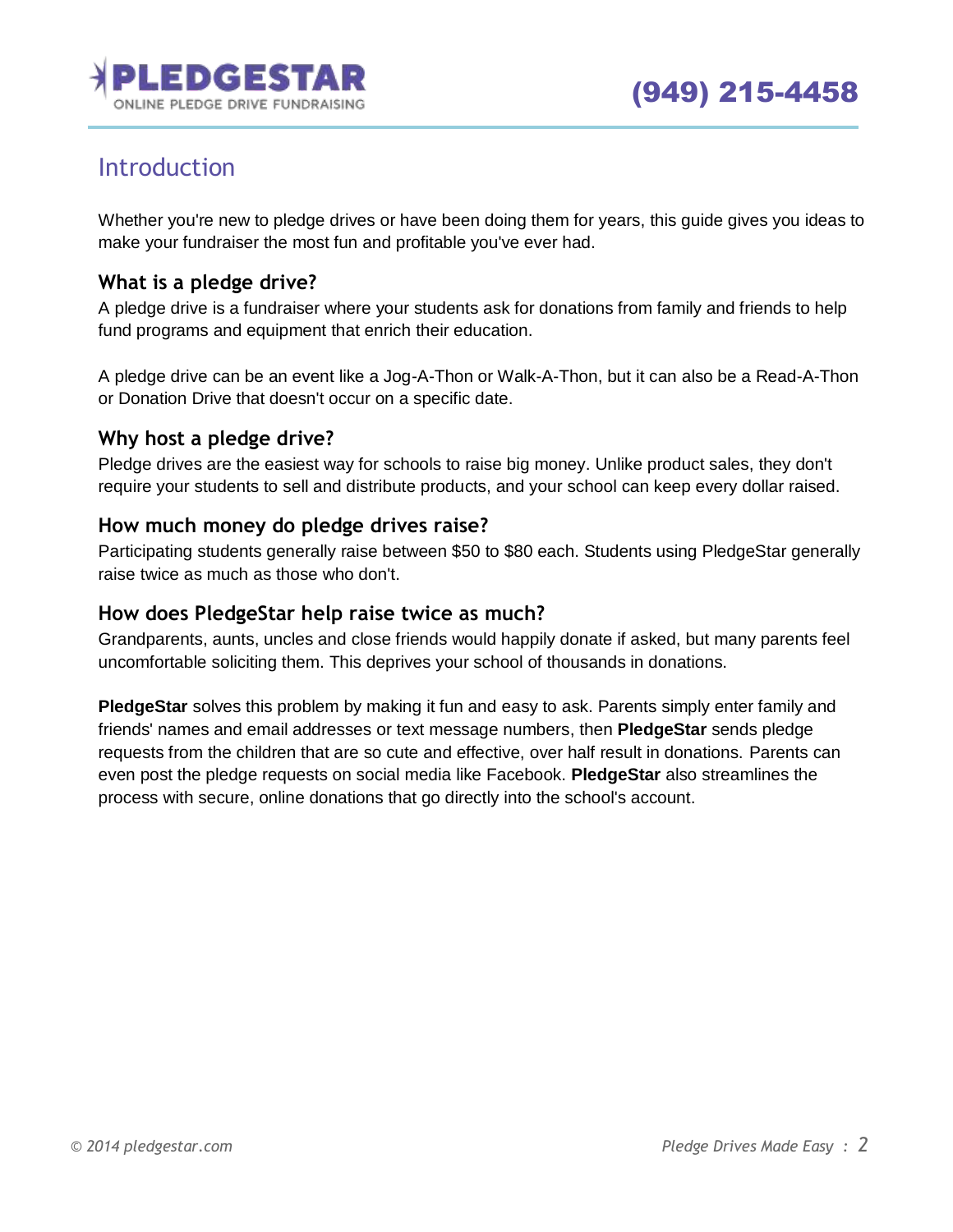

## Suggesting a Pledge Drive as a Fundraiser to your Board

If you think you'd like to have a pledge drive, you might need to get board approval. Here are a few recommendations to help you get your board on board:

- First, finish reading this guide. If you have any unanswered questions, call **PledgeStar at (949) 215-4458**. They're happy to help, and have worked with so many schools, they probably have the answer.
- Next, find someone you trust to lead the fundraiser, then gain their support. It's a lot easier to get the board to agree if someone's already volunteered to lead the project.
- Get your group's opinion leaders (President, VP, Treasurer and Fundraising Chairperson) excited by the idea. Send them a copy of "**Pledge Drives Made Easy**" to help explain the benefits.
- During this process, you might encounter concerns or objections from your group's members. You should be able to overcome these with the information in this guide. However, if someone raises a concern or objection you don't know how to overcome, call **PledgeStar at (949) 215- 4458**, and they'll make recommendations to address the issue.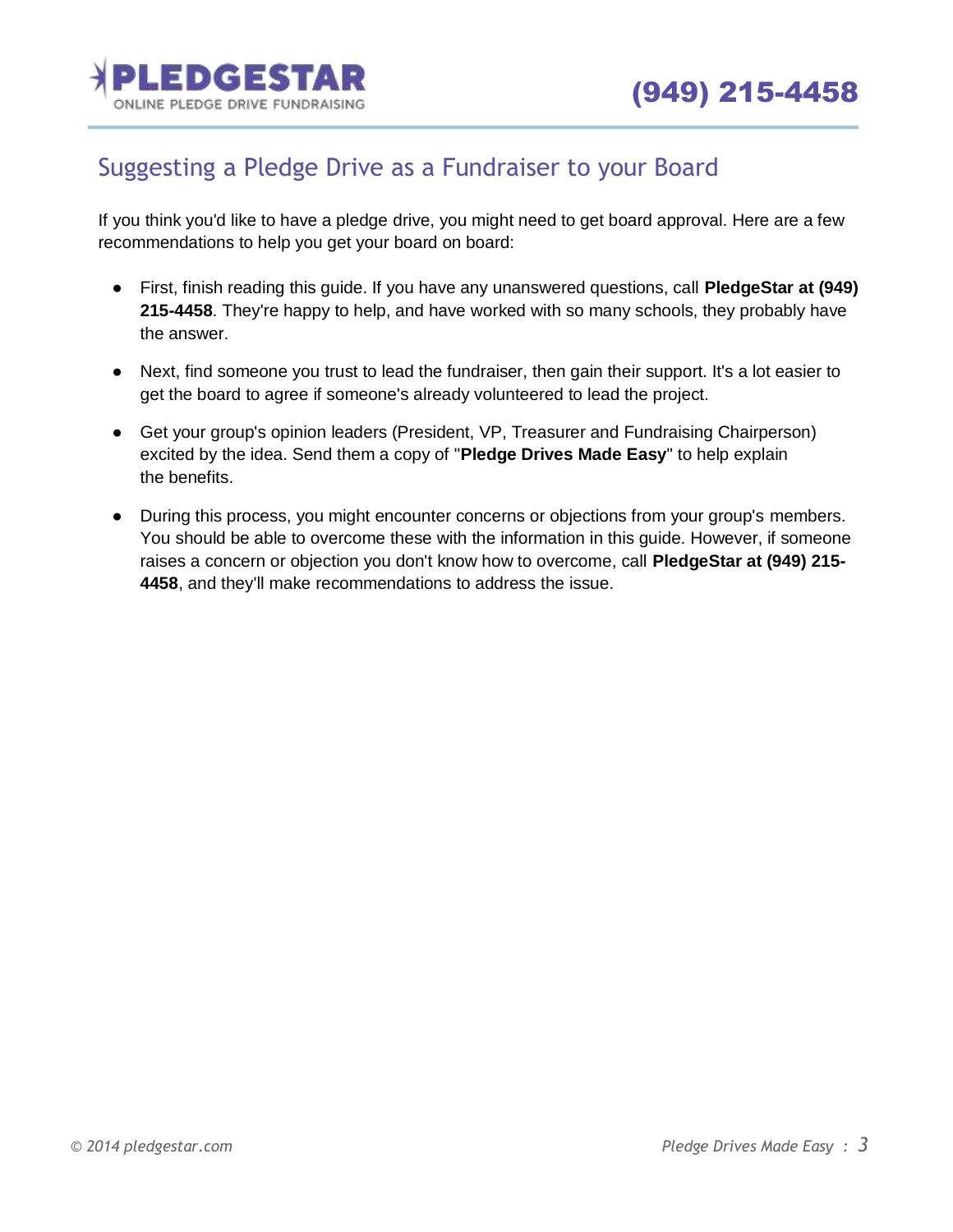

## Planning Your Pledge Drive

Planning your pledge drive is simple, and only takes about an hour for your fundraising committee to complete. All the decisions you need to make appear below. At the end of this section is a [Pledge](#page-5-0)  [Drive Project Plan](#page-5-0) for you to record your decisions.

### **Decide which type of pledge drive is right for you**

Your first decision is to determine whether or not you'd like an event based pledge drive.

Event based pledge drives, like Jog-A-Thons and Walk-A-Thons, are fun events that create excitement for students and their families. However, they require parent volunteers for setting up and tearing down the track, working the hydration stations, disc jockeying, lap counting, etc. For a complete list of tasks, see [Jog-A-Thon and Walk-A-Thon Checklist.](#page-15-0)

Read-A-Thons and Donation Drives are not events that occur on a specific date, so they only need two or three parent volunteers. For a complete list of Read-A-Thon and Donation Drive volunteers and requirements, see [Donation Drive and Read-A-Thon Checklist.](#page-14-0)

#### **Select an event name and important dates**

Most schools use their pledge drive's type as its name. For example, call the event "Jog-A-Thon" if you're having a Jog-A-Thon, or call it "Walk-A-Thon" if you're having a Walk-A-Thon. Some schools get more creative. For example, if the Jog-A-Thon is in November, it might be called "Turkey Trot." If your school has a hawk as a mascot, and you're having a Walk-A-Thon, you could call it a "Hawk Walk."

Picking a date for your event can be tricky. Most schools are in session from August to June. It's usually not a good idea to hold your event within the first 2-3 weeks of the school year, because you need a month or so to ramp up. Late November through January aren't ideal, because of the holiday season and the financial drain that comes with it. If a pledge drive is held too close to the end of school it is hard to generate the same kind of excitement as earlier in the year. As a result of these limitations, Fall pledge drives usually occur between mid September to mid November, and Spring pledge drives between February and early May.

Most schools choose to hold their event on a Friday during school hours, because all the students are present and faculty can help get them to and from the event. Some schools choose to have their event on a weekend, so no school time gets lost.

Other important dates to select include a pep rally date and a date by which money must be received.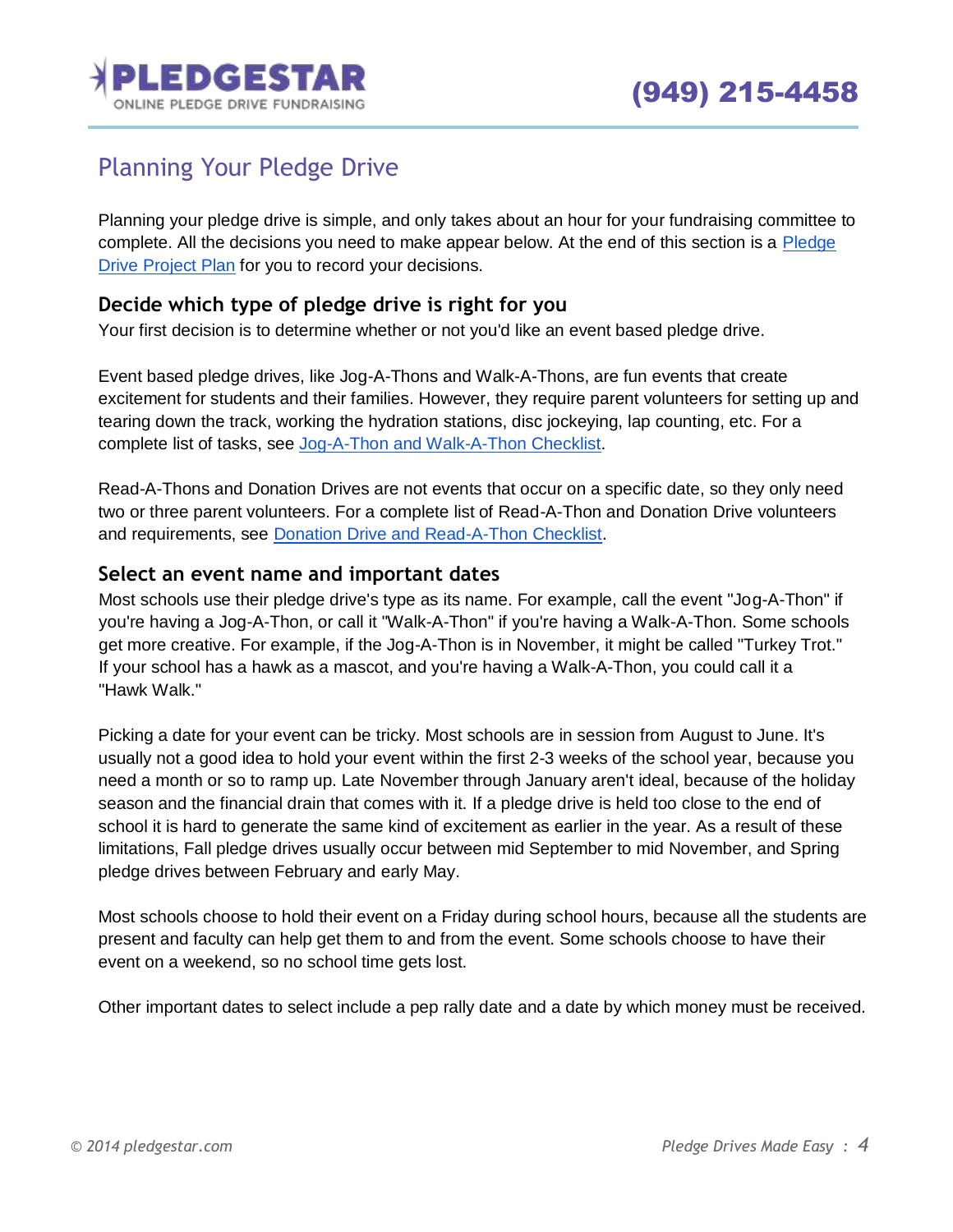

## **Choose whether to accept both flat and variable pledges?**

Flat (or fixed amount) pledges allow family and friends to specify exactly how much they want to donate. You should always allow flat pledges.

Variable pledges allow family and friends to base their donation amount on the child's effort in the event. In a Jog-A-Thon, for example, you could allow family and friends to pledge an amount for each lap run. In a Read-A-Thon, family and friends could pledge an amount for each hour read.

Accepting only flat donations is easier than including variable donations, because the children can request and collect the donation prior to the event.

With variable donations, children must secure a pledge before the event. After the event, they compute and collect the donation. As a result, you have to wait a couple of weeks after the event to collect all the money.

## **Decide if you want both offline and online fundraising**

#### **Offline Fundraising**

Before a pledge drive, schools give each student a pledge sheet and an envelope to record pledges and collect donations. The students ask family, friends and neighbors for donations either in person, by phone, letter or email. The student uses the pledge sheet to track pledges and payments, and to follow up with unpaid pledges. All the donations collected get placed into the envelope and returned to the school by the due date.

Pledge drive volunteers record the total cash and checks received for each student for the purpose of awarding prizes. The treasurer creates one or more deposit slips detailing each check and total cash denominations.

#### **Online Fundraising**

With **PledgeStar** online fundraising, schools ask parents to register and enter their family and friends' names and email addresses and/or phone numbers. **PledgeStar** then sends their family and friends pledge requests from the children with simple instructions to donate securely online. Parents can also post a donation link on social media to reach out to additional donors.

In addition to helping schools raise 50% more, online fundraising with PledgeStar helps schools simplify the collection process, because the funds raised are automatically recorded per child and deposited directly to the school's account.

Visit **[www.pledgestar.com](http://www.pledgestar.com/)** to learn how **PledgeStar helps** you raise more with less effort. The website has an explanation video, answers to frequently asked questions, testimonials, and pricing information.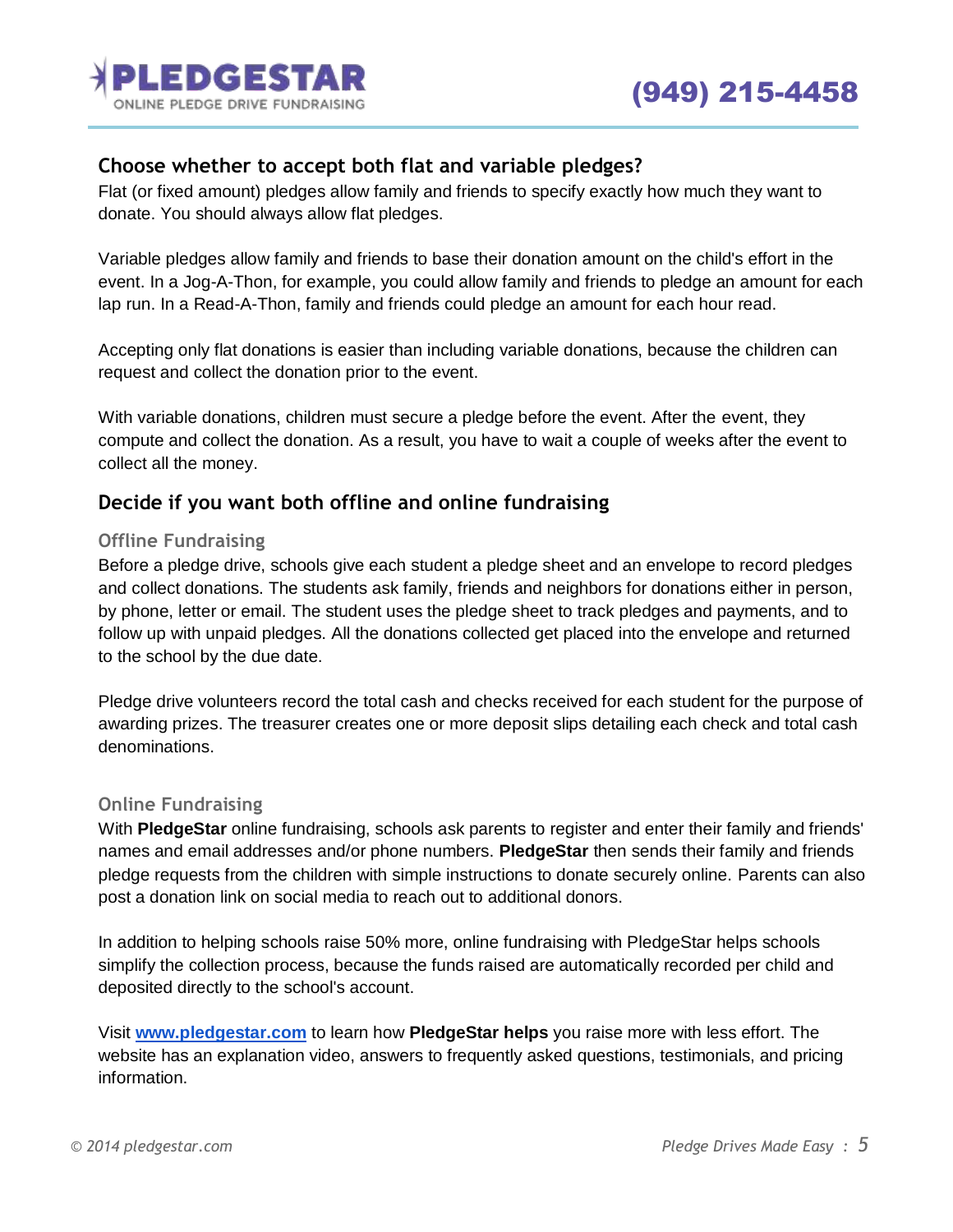

If you aren't sure about using **PledgeStar, call (949) 215-4458** to address any questions or concerns you might have.

It usually best to fundraise both online and offline, because some folks will prefer to donate online, while others will prefer to donate in person. So, including both online and offline donations should yield the best results. However, offline donations require parent volunteers to record donations for each student, and an added accounting burden for the treasurer, so a school might elect to forgo offline donations if it's hard to get the extra help.

### <span id="page-5-0"></span>**Pledge Drive Project Plan**

Use the form below to record the decisions you made in the previous section:

| Pledge Drive Type (circle one) | Donation Drive / Read-A-Thon / Jog or Walk-A-Thon |
|--------------------------------|---------------------------------------------------|
| Event Name                     |                                                   |
| Pep Rally Date                 |                                                   |
| Event Date(s)                  |                                                   |
| Money Due Date                 |                                                   |
| Pledge Types (circle all)      | Flat / Variable, Variable Unit Name:              |
| Donation Type (circle all)     | Online / Offline                                  |

## **Assign Responsibilities**

Proper delegation and project management make the difference between a successful, stress-free event and a chaotic one. For that reason, it's a good idea to decide now who will be in charge of the event and who is responsible for each task. The following pages describe each task and ask you to assign a volunteer.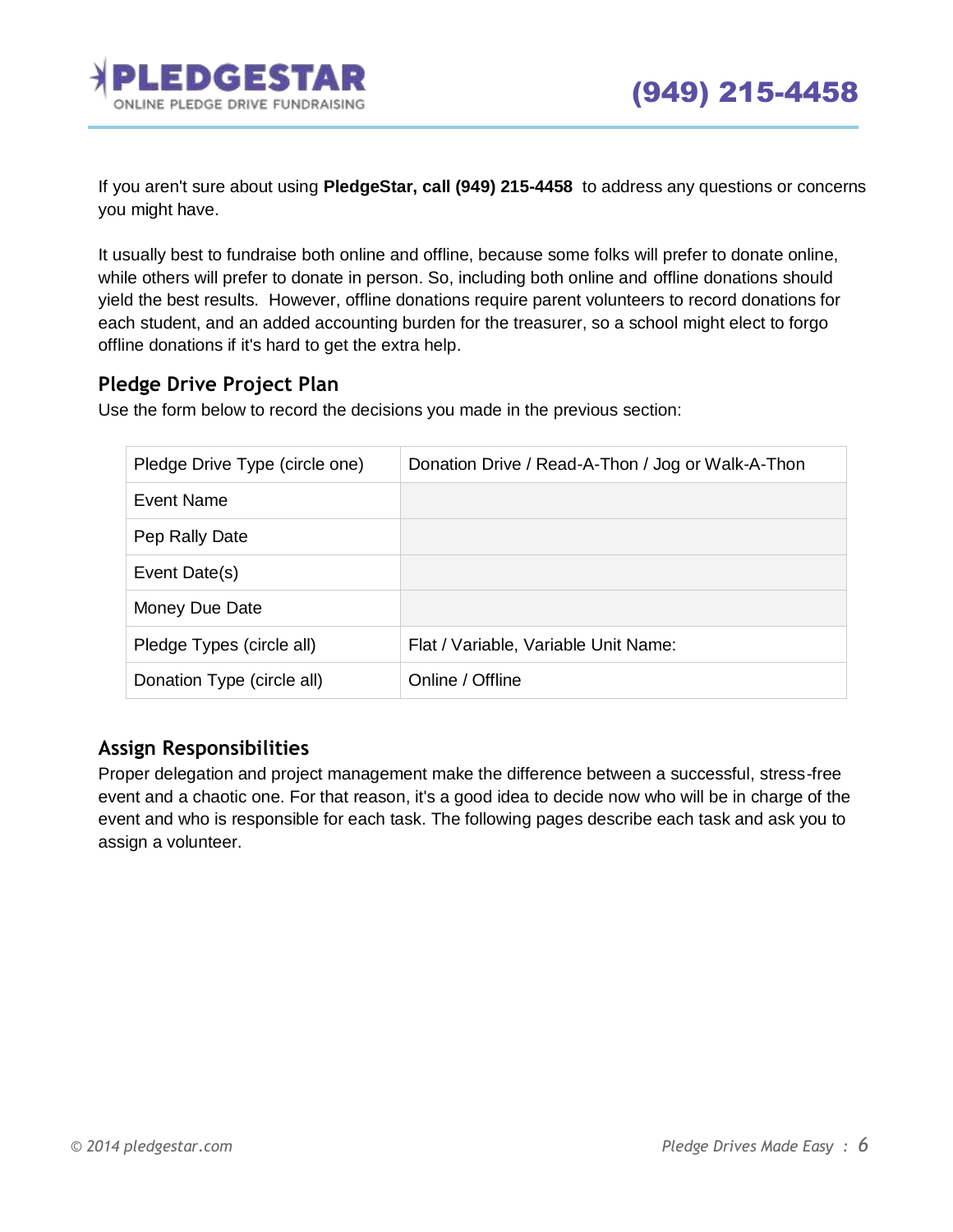

## <span id="page-6-0"></span>Work with PledgeStar

If you decide to use PledgeStar for your online fundraising, designate someone to act as your school's liaison with PledgeStar. This volunteer will probably spend between 2-3 hours supplying information to customize your fundraising website, and receiving training for its administration. You can begin the process by completing the Get Started page on PledgeStar's website.

You also need someone to complete an online application for PledgeStar's payment processor to accept credit cards through your website. This is usually done by the treasurer, and takes about an hour.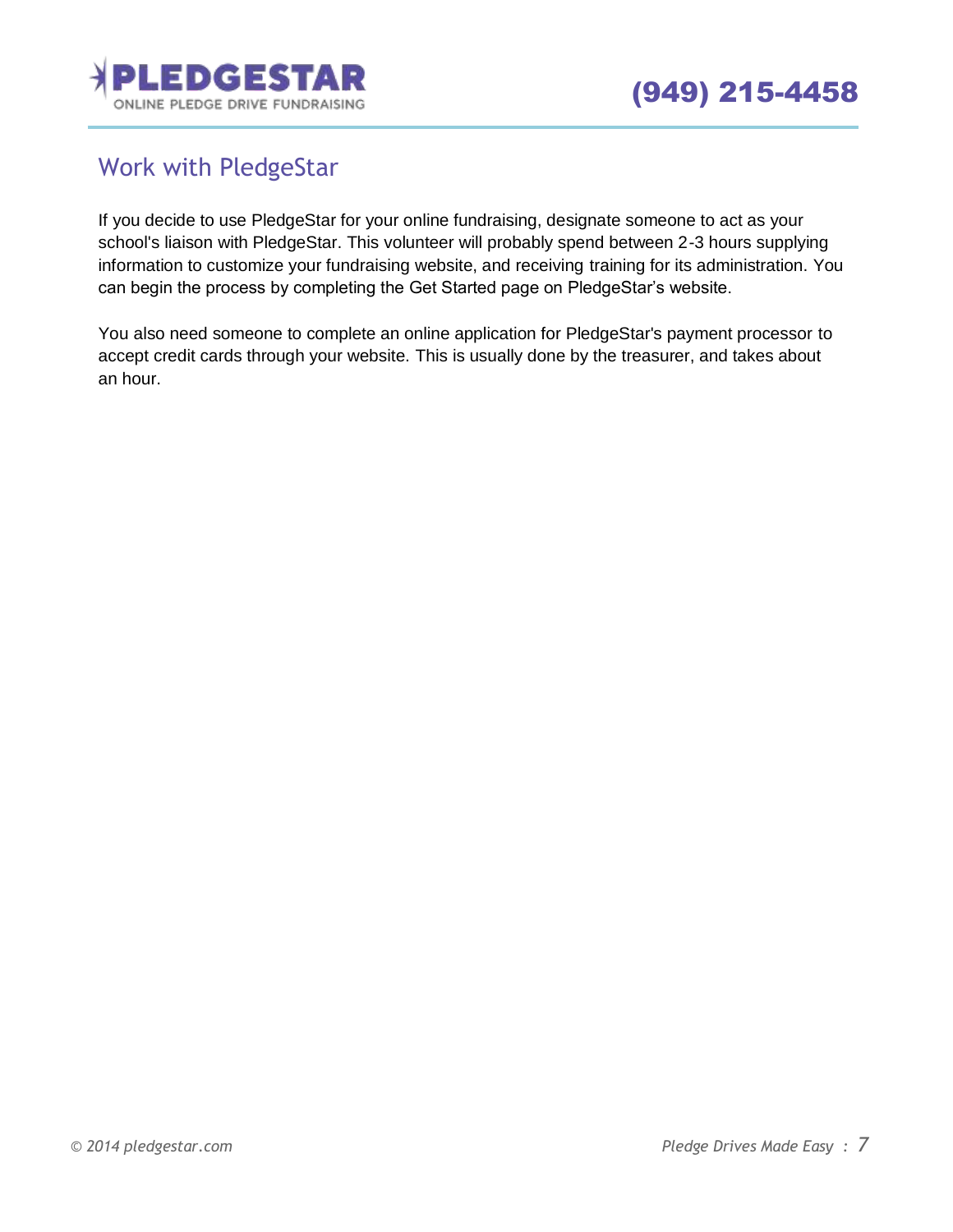

## <span id="page-7-0"></span>Promotion

Proper promotion is the best way to ensure your event's success. Commonly used promotion methods include pep rallies, flyers, email campaigns and robocalls. Assign a volunteer to be in charge of promoting your event.

## **Pep Rallies**

A pep rally is an assembly where you explain your pledge drive and hype the students with incentives for getting donations. When the students are excited, they help motivate their parents to help raise funds.

## **Flyers**

Make sure your students bring home a flyer explaining the event, why you're having it, and what their parents are expected to do.

## **Email Campaigns**

Most parent groups have an email list. Throughout the event timeline, email reminders and updates to parents to drum up more participation.

### **Robocalls**

Many school principals have the ability to deliver a recorded message to their student's parents via telephone. Ask your principal to promote your event during these robocalls.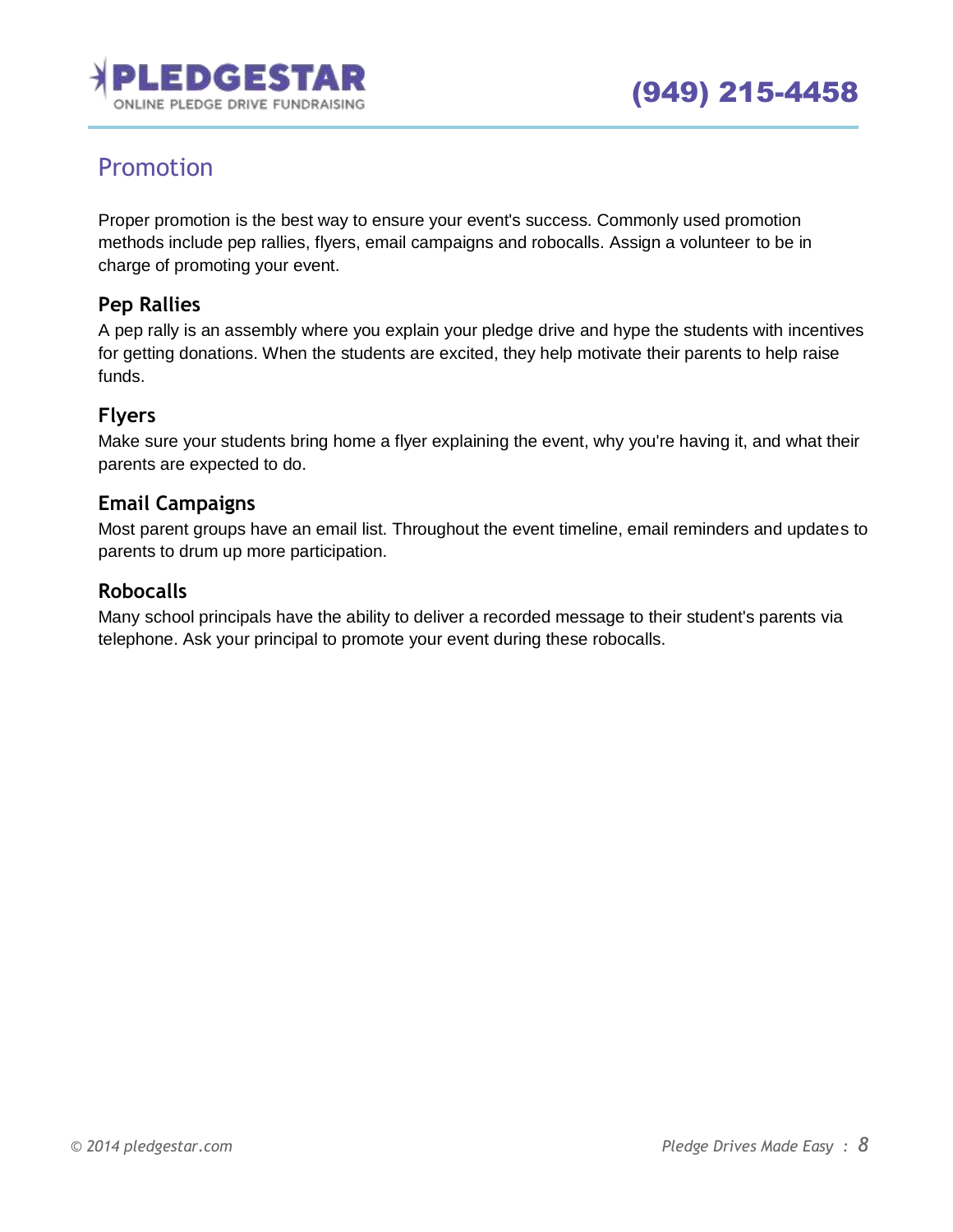

# <span id="page-8-0"></span>Pledge Packets

Pledge packets contain the pledge drive flyer, a pledge envelope with a pledge sheet attached to the front and online fundraising instructions. For Read-A-Thons, include a reading log. For Jog / Walk-A-Thons, include a parental permission slip. Pledge packets get sent home with the students after the pep rally. Students record their offline pledges on the pledge sheet and collect the donations and put them in the pledge envelope. Assign one or more volunteers to design, print, assemble, personalize and distribute the pledge packets.

Once the pledge packets have been assembled, they need to get personalized and distributed. If your school has a parent volunteer for each class, they can be given a class roster and write each student's name, grade and teacher name on the individual pledge sheets and distribute them. Otherwise, you will need volunteers to personalize and distribute the pledge packets.

See a sample [flyer,](#page-17-0) [pledge sheet,](#page-19-0) [reading log,](#page-20-0) and [tax receipt](#page-21-0) in the Appendix. PledgeStar supplies its own online fundraising instructions.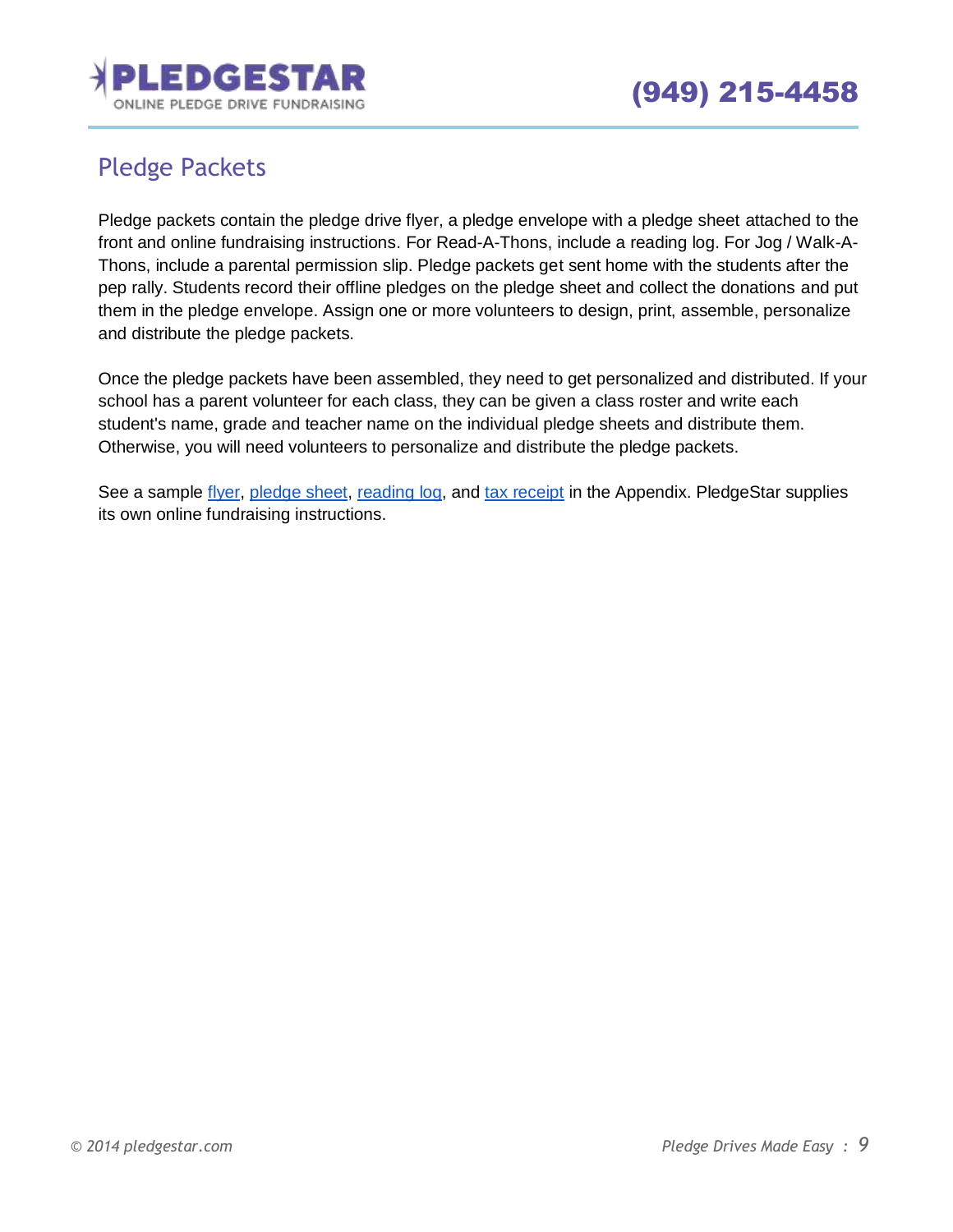

## <span id="page-9-0"></span>**Incentives**

Most successful fundraisers offer students prizes as an incentive for raising money. Prizes can be things that are free or things you purchase. Examples of free prizes include homework passes, an extra ten minutes of recess, and free items from local businesses.

Some schools offer prizes to students based on the money raised. Prizes can be purchased once the funds have been collected and associated with the students who raised them. Other schools decide to obtain some high value prizes and award them to the students who raise the most. For example, the student raising the most wins an iPad mini, second place wins an electric guitar and third place wins a Razor scooter. Schools either get these items donated by local businesses, or purchase them. A good rule of thumb is the prizes should not exceed 10% of the amount raised. If you offer good prizes however you will have people that are at \$70 raise the extra \$30 just to win a \$5 prize.

Since half of the pledge requests sent using PledgeStar result in a donation, you should also offer a prize to students sending ten or more pledge requests. To make awarding prizes easy, PledgeStar gives you a report showing how many pledge requests each student sent, as well as the amount each student raised both online and off.

**Sample Structure and Prize Levels:** Below is a list of sample prize levels that many successful schools use. Many groups will also add in additional incentives or customize the prizes to ones that they know their participants will enjoy.

- **1.** Anyone who sends out 10 pledge requests within the first 24 hours will get a homework pass and get to attend a school wide popsicle party with other kids that sent out 10 or more requests.
- **2.** \$35 raised gets the participant a small trinket that matches their theme. A good source for these prizes is [http://www.orientaltrading.com/.](http://www.orientaltrading.com/)
- **3.** \$50 raised gets the participant a water bottle, hat or kerchief that matches their theme
- **4.** \$100 raised gets the participant a T-shirt(Kids wear these to school year round and are very proud of them), credit toward the school store or other larger \$5 prizes
- **5.** \$200 raised gets the participant a \$10 Target gift card
- **6.** \$300 raised gets the participant a \$20 Target gift card
- **7.** Most schools have a school wide prize if they reach their master goal. Example: If they raise \$50,000 the entire school gets a Pizza Party and the Principal dresses up in costume or kisses a pig (some principals are very creative).
- **8.** Incentivizing teachers is another great way to increase event participation. Offering adult friendly prizes such as facials or massages to the teacher with the highest percentage of classroom participation can go a long way to improve the success of your fundraiser and have teachers promoting your event for you.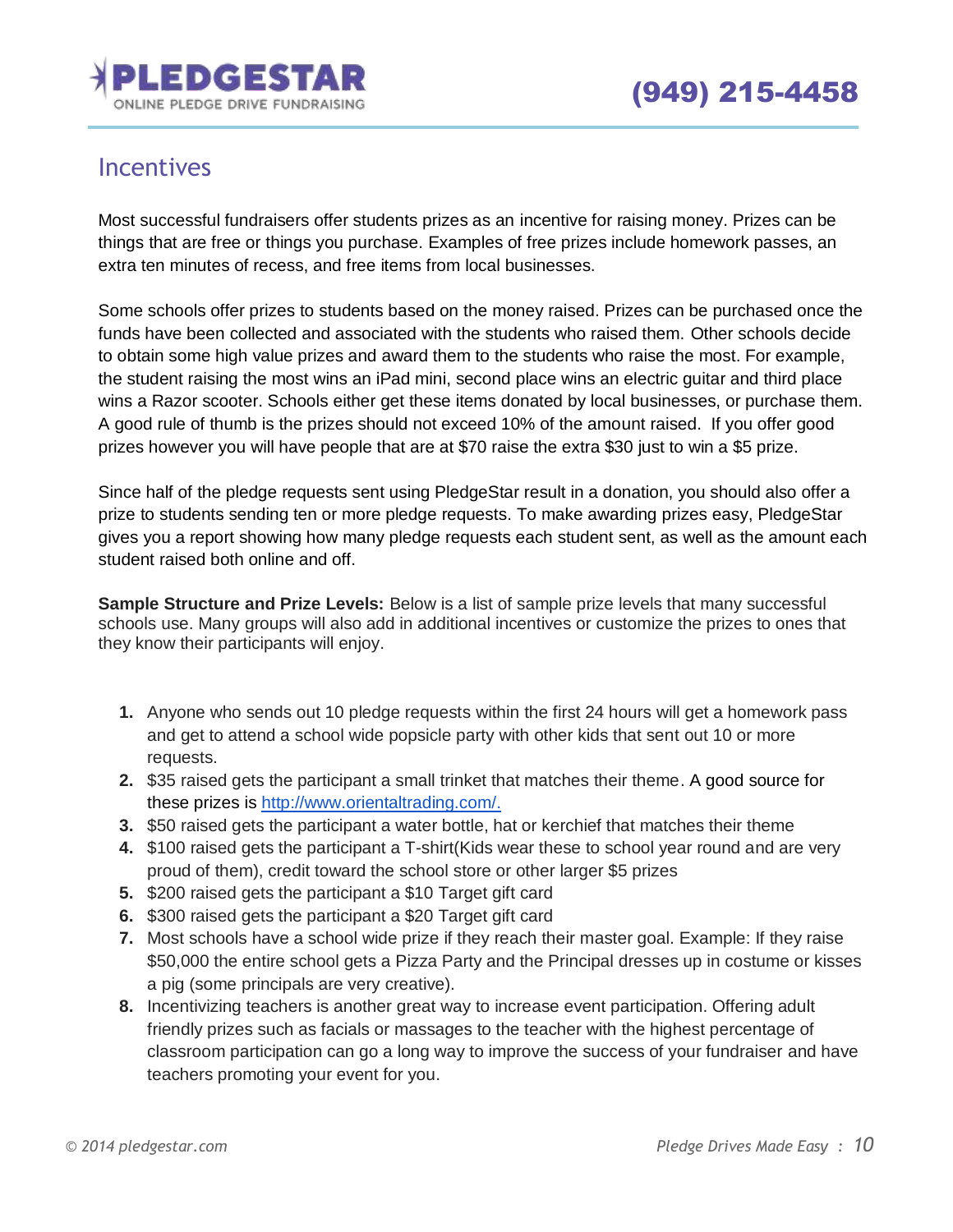



**9.** Class competitions are another great way increase participation. Rewarding classes with the most participation, pledge requests sent out, or money raised with a special lunch or fun activity tends to get everyone involved and encourage participation.

Anything you can do to increase the number of donors will ultimately help your event raise more money.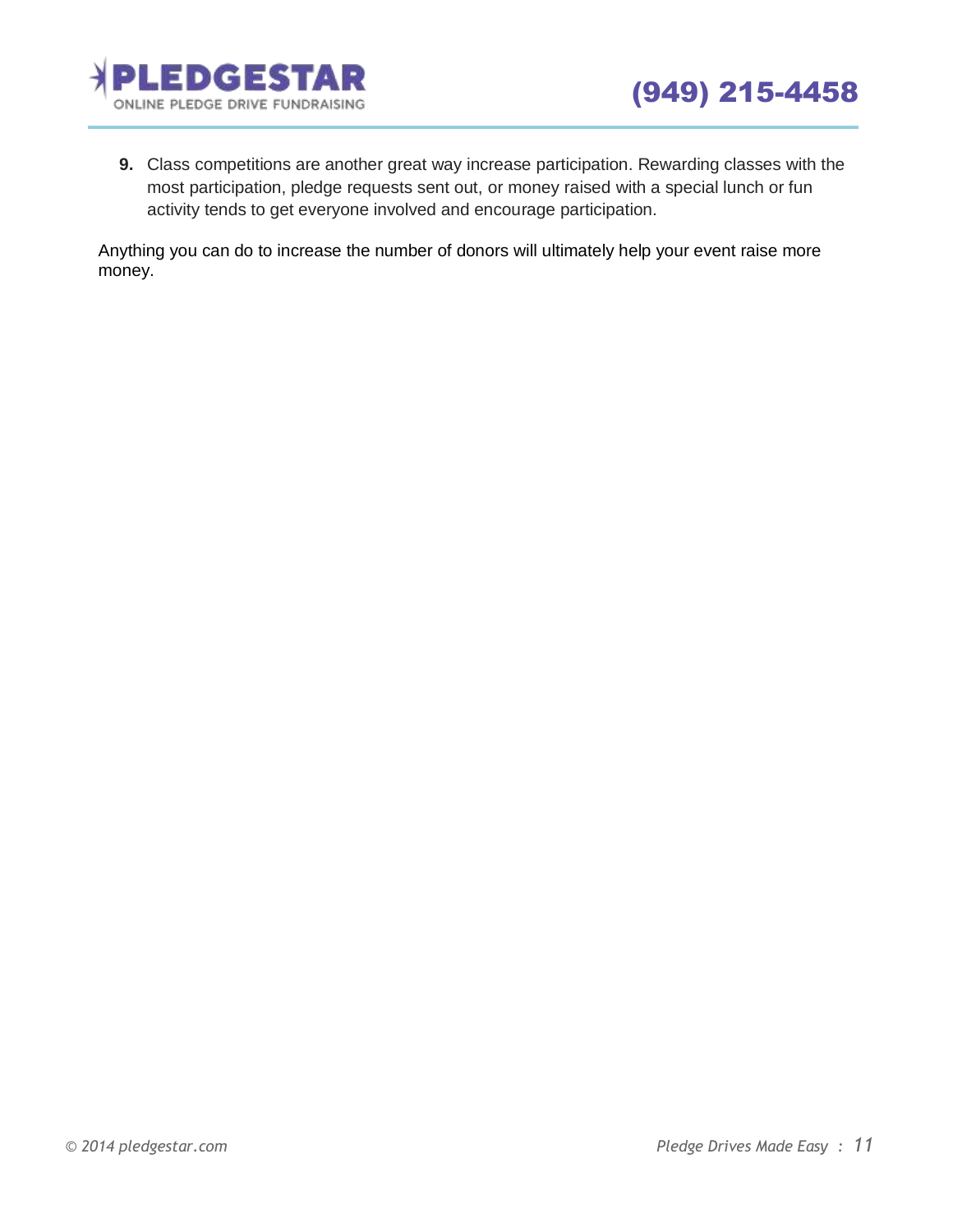

# <span id="page-11-0"></span>Sponsorships

Some schools like to get sponsors to cover the costs of their event, so they can say 100% of the money raised by the students gets spent to enrich their education. Costs may include prizes, processing fees for online pledges and pledge packet materials. Find a volunteer to ask local businesses (dentists and orthodontists, birthday party facilities, bike shops, etc.) to help cover these costs as event sponsors. As a thank you for their support, offer them special recognition in your event's promotional material.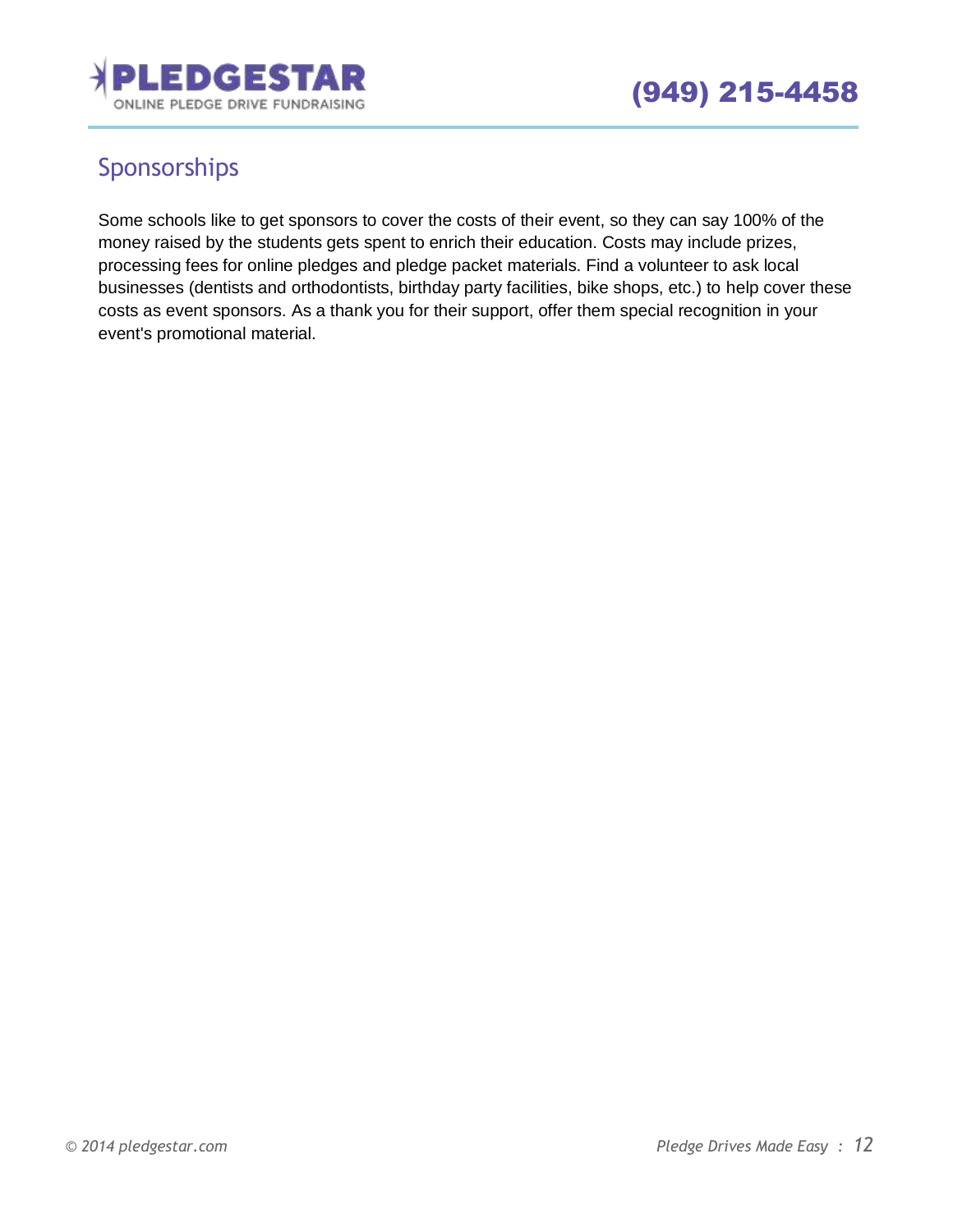

## <span id="page-12-0"></span>Accounting

Assign volunteers to record the cash and check total returned in each student's pledge envelope. You'll need this to determine prize winners. Your treasurer will need to create a deposit slip and deposit all the cash and checks received.

PledgeStar greatly simplifies the accounting work. First, a large percentage of the donations will be received online. The accounting and depositing of those happen automatically. PledgeStar also provides a data entry system for offline pledges, too. The system allows many volunteers to simultaneously enter the checks and cash from each student's pledge envelope. Deposit slip data is instantly available, as well as student fundraising totals (both online and off) for determining prize winners.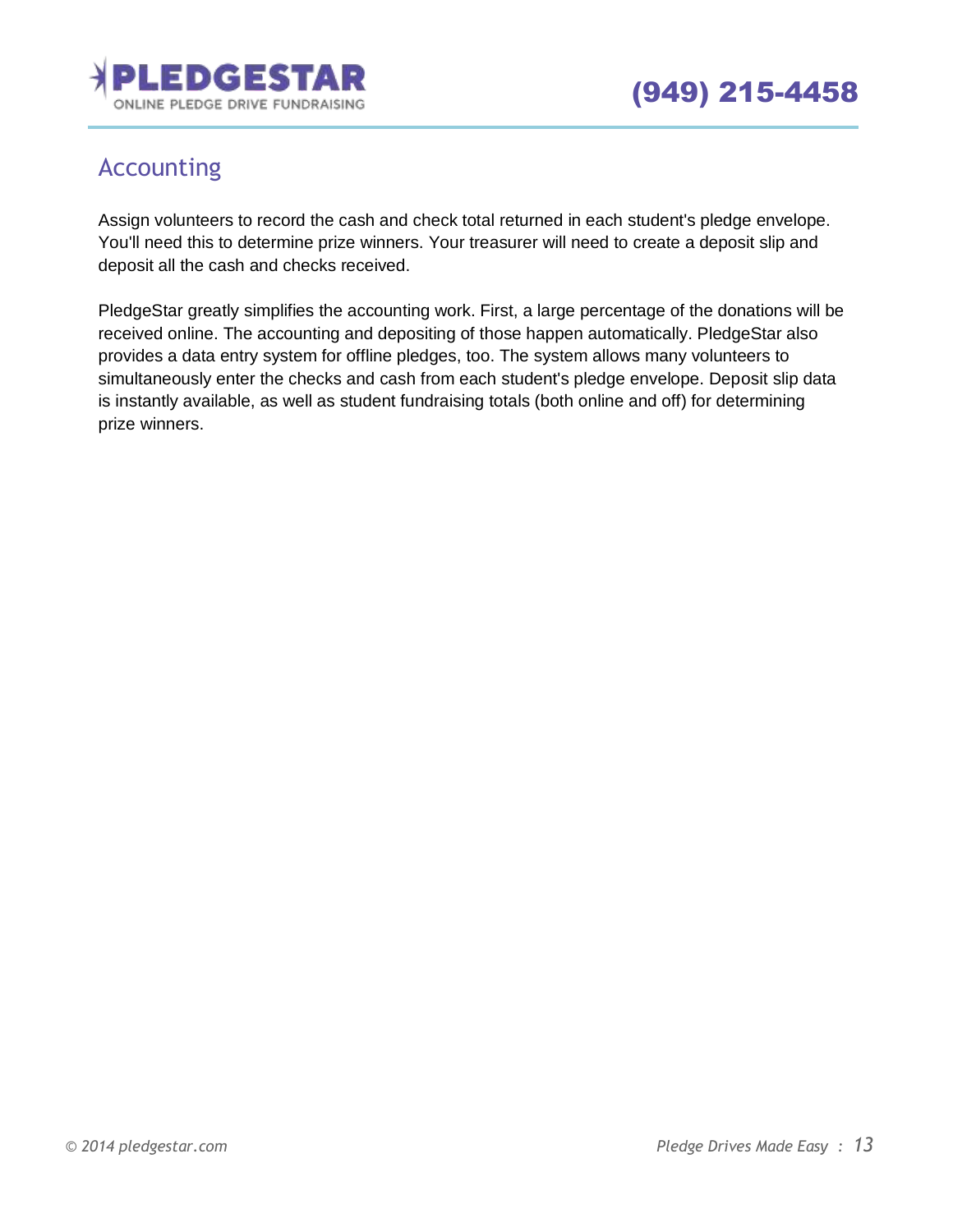

## <span id="page-13-0"></span>Event Day Volunteers and Equipment

For Jog-A-Thons and Walk-A-Thons, find volunteers to help set up and tear down a track and work hydration stations. You might want to find someone with a public address system to play music and MC the event. If you're having a Jog-A-Thon and are accepting per lap pledges, you'll need volunteers to pin lap cards to students, mark laps on the cards as students pass by, then remove the card and count the laps.

If your school doesn't have them available, you might need to source equipment like tables, chairs, water coolers, track cones, etc.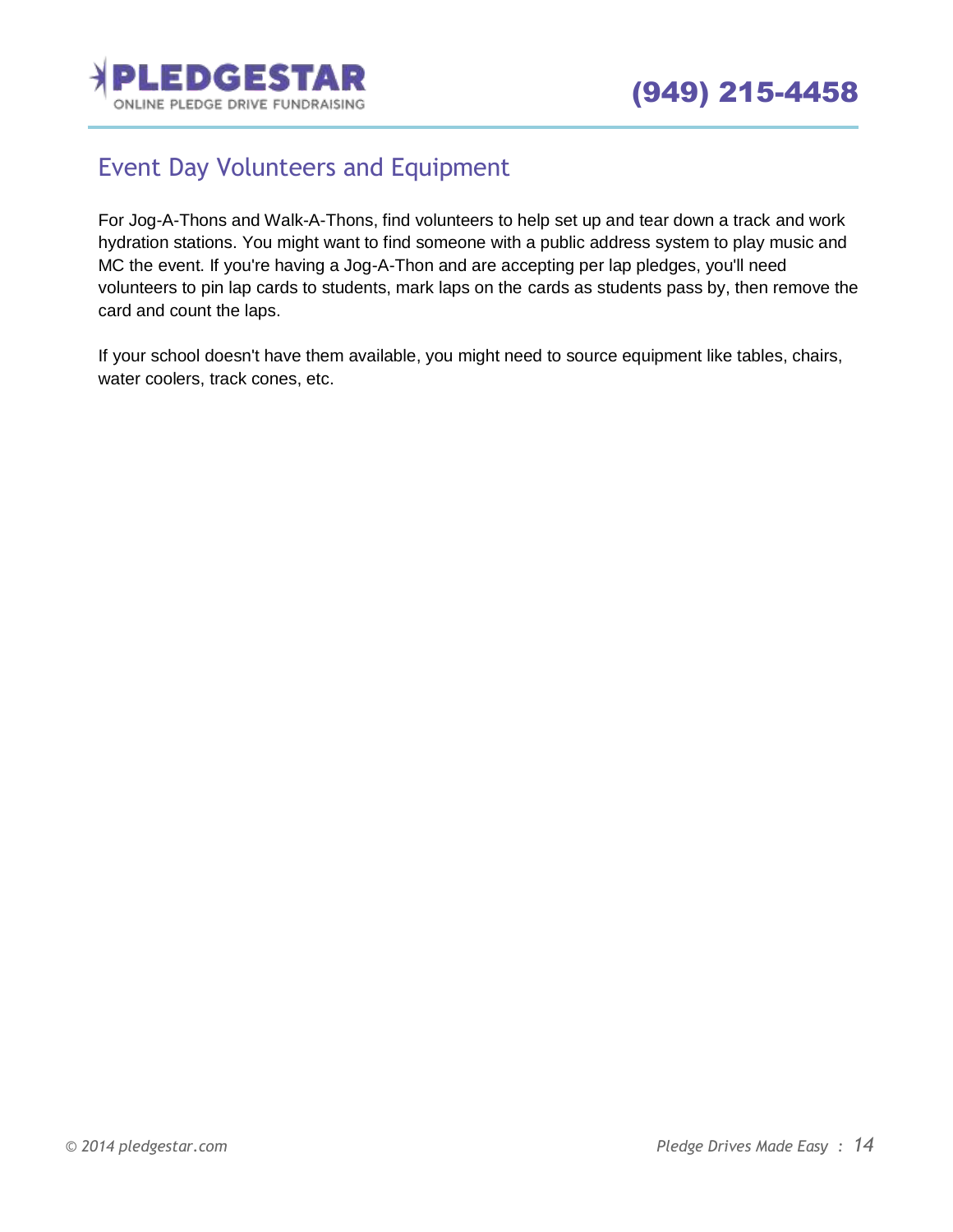

## <span id="page-14-0"></span>Donation Drive or Read-A-Thon Checklist

| $\checkmark$ | <b>Task</b>                                                   | <b>Volunteer</b> | <b>Due</b> |
|--------------|---------------------------------------------------------------|------------------|------------|
|              | 6-8 Weeks prior to end of drive                               |                  |            |
| $\Box$       | For online fundraising, set up a PledgeStar Account           |                  |            |
| $\Box$       | Design pledge packets                                         |                  |            |
| $\Box$       | <b>Select prizes and levels</b>                               |                  |            |
| $\Box$       | <b>Begin finding sponsors</b>                                 |                  |            |
|              | 4-6 weeks prior to end of drive                               |                  |            |
| $\Box$       | Buy pledge packet supplies                                    |                  |            |
| $\Box$       | Print pledge packet sheets                                    |                  |            |
| $\Box$       | Personalize pledge sheets                                     |                  |            |
| $\Box$       | Assemble pledge packets                                       |                  |            |
|              | 3-4 weeks prior to end of drive                               |                  |            |
| $\Box$       | Send home pledge packets                                      |                  |            |
| $\Box$       | Have pep rally                                                |                  |            |
| $\Box$       | <b>Follow up promotion</b>                                    |                  |            |
|              | 1 weeks prior to end of drive                                 |                  |            |
| $\Box$       | Send home another Pledgestar instruction sheet                |                  |            |
|              | Reminder to register sent to families via Email and Robo Call |                  |            |
| $\Box$       | PledgeStar: Email pledge request reminders                    |                  |            |
| $\Box$       | Announce classroom and leader totals each day                 |                  |            |
|              | End of drive date                                             |                  |            |
|              | Have students collect money for per repetition pledges        |                  |            |
|              | Money due date                                                |                  |            |
|              | Collect pledge packets from students                          |                  |            |
| $\Box$       | Record pledge packet checks and cash                          |                  |            |
| $\Box$       | Deposit money into bank account                               |                  |            |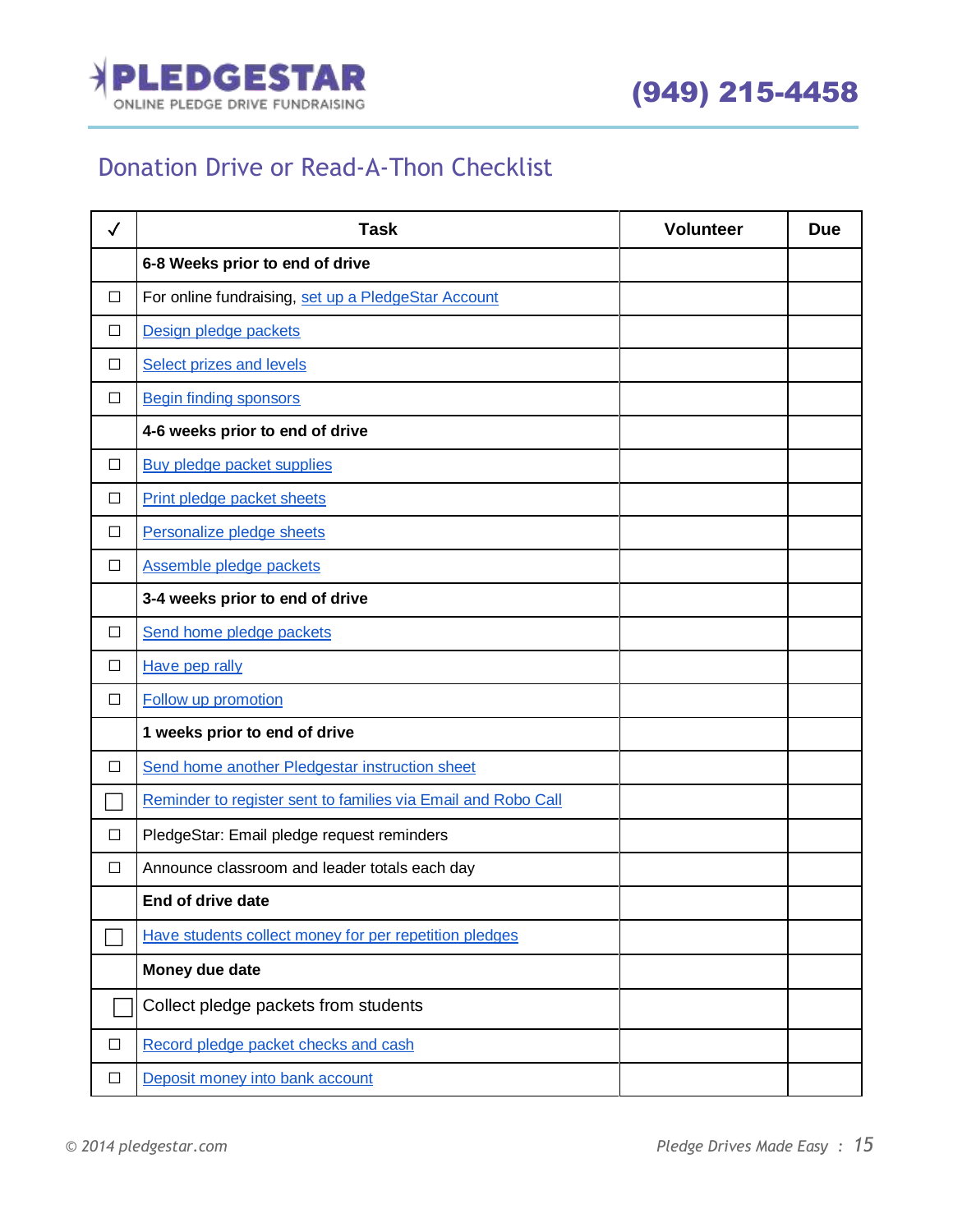

| Determine prize winners                |  |
|----------------------------------------|--|
| Order prizes                           |  |
| 2-4 weeks after money due date         |  |
| Announce results and distribute prizes |  |

## <span id="page-15-0"></span>Jog-A-Thon and Walk-A-Thon Checklist

| $\checkmark$ | <b>Task</b>                                                      | Volunteer | <b>Due</b> |
|--------------|------------------------------------------------------------------|-----------|------------|
|              | 6-8 Weeks prior to money due date                                |           |            |
| $\Box$       | For online fundraising, set up a PledgeStar Account              |           |            |
| $\Box$       | Design pledge packets                                            |           |            |
| □            | Select prizes and levels                                         |           |            |
| $\Box$       | <b>Begin finding sponsors</b>                                    |           |            |
|              | 4-6 weeks prior to money due date                                |           |            |
| □            | Buy pledge packet supplies                                       |           |            |
| $\Box$       | Print pledge packet sheets                                       |           |            |
| □            | Personalize pledge sheets                                        |           |            |
| $\Box$       | Assemble pledge packets                                          |           |            |
| $\Box$       | Source event equipment                                           |           |            |
|              | 3-4 weeks prior to money due date                                |           |            |
| $\Box$       | Send home pledge packets                                         |           |            |
| $\Box$       | Have pep rally                                                   |           |            |
| $\Box$       | Follow up promotion                                              |           |            |
|              | 1 weeks prior to money event date                                |           |            |
| $\Box$       | Send home another Pledgestar instruction sheet                   |           |            |
| $\Box$       | PledgeStar: Email pledge request reminders                       |           |            |
|              | Reminder to register sent to families via Email and Robo<br>Call |           |            |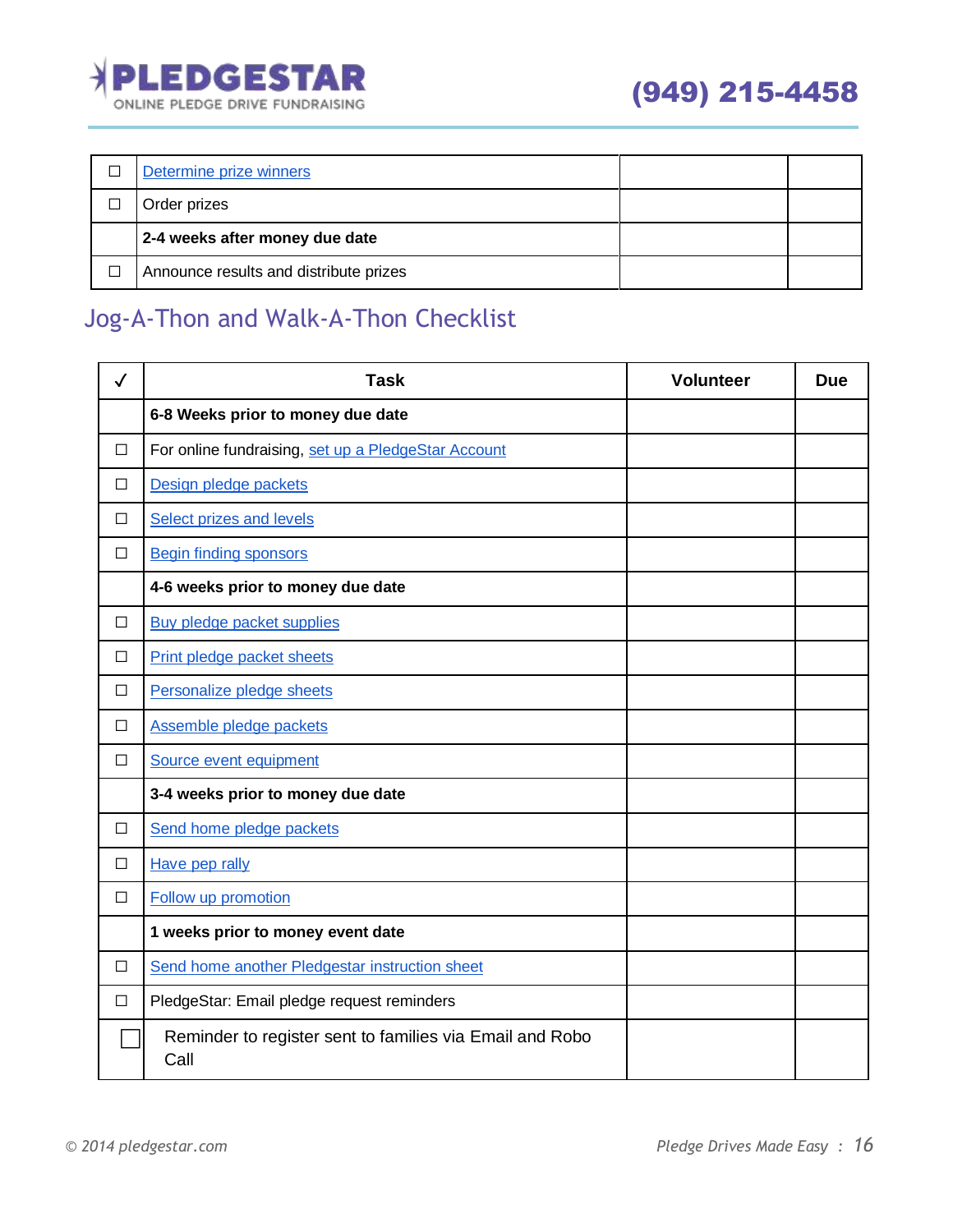

| П | <b>Print Lap Cards (if needed)</b>                                                    |  |
|---|---------------------------------------------------------------------------------------|--|
|   | Event date                                                                            |  |
|   | Setup                                                                                 |  |
|   | Tear down                                                                             |  |
|   | If needed record laps and send home results so per lap<br>donations can be collected. |  |
|   | Money due date                                                                        |  |
| П | Collect pledge packets from students                                                  |  |
| П | Record pledge packet checks and cash                                                  |  |
| П | Deposit money into bank account                                                       |  |
| □ | Determine prize winners                                                               |  |
| П | Order prizes                                                                          |  |
|   | 2-4 weeks after money due date                                                        |  |
| □ | Announce results and distribute prizes                                                |  |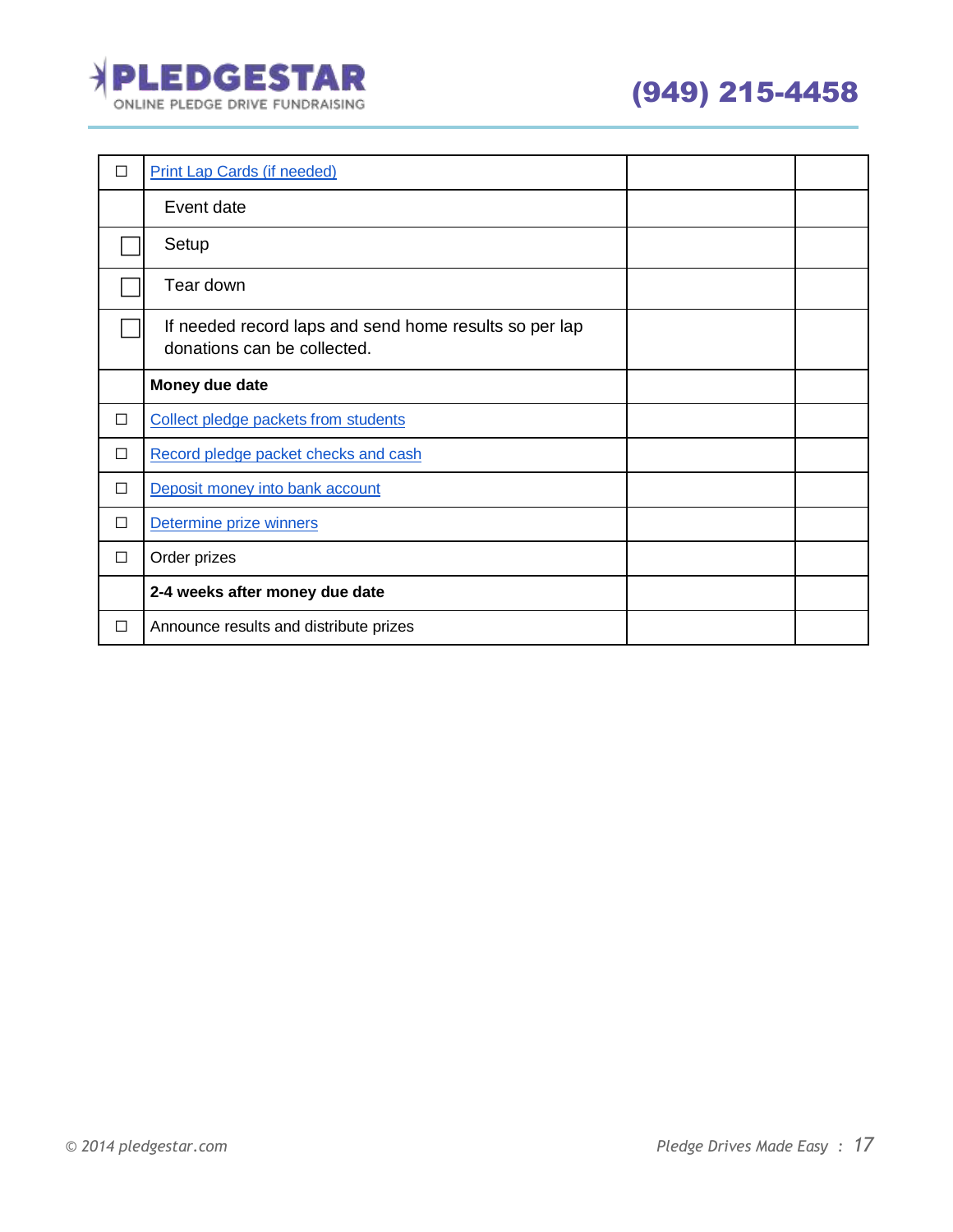

## <span id="page-17-0"></span>Sample Flyer

**(Name of Fundraiser)**

**(Date of Fundraiser)**

### **What is the (Name of Fundraiser)?**

The (Name of Fundraiser) will be our largest Fundraiser of the year. Participants earn money by (Insert action ie. Running laps, reading books etc.). Participants will have (20 minutes to run as many laps as possible around a 1/10<sup>th</sup> of a mile track or 4 weeks ro read as much as possible). Participants get pledges from family, friends, neighbors or businesses to support their efforts. Donors can either pledge a certain amount of money per (Insert action ie. Running laps, reading time etc.), or make a flat donation in support of our school.

#### **How do I get Pledges?**

Ask friends and family! Regis[t](http://www.lf2dolphindash.com/)er your child at *[\(Insert](http://www.lf2dolphindash.com/) PledgeStar link here)* and follow the simple registration steps. It takes just minutes to set-up your child's own fundraising page to request pledges or use the form on the front of the pledge envelope (more forms are available online). **When participants request pledges from least 10 people online, they will be eligible for a special prize.**

#### **Prizes will be given out for requesting donations and raising money!**

#### **(Insert your prize schedule here)**

#### (Sample prize levels:)

#### **PledgeStar Participation Prize:**

● Enter 10 names into the PledgeStar System and you will earn a homework pass.

#### **Individual Prizes:**

Prize levels up to the \$100 level are cumulative. If you raise at least \$100 you will earn the \$100, \$50, and \$35 prize as well as the PledgeStar prize if you qualify.

- \$35 raised earns you a keychain that matches our theme
- \$50 raised earns a water bottle that matches our theme
- \$100 raised earns a T-shirt
- \$200 raised earns a \$10 Target gift card
- \$300 raised earns a \$20 Target gift card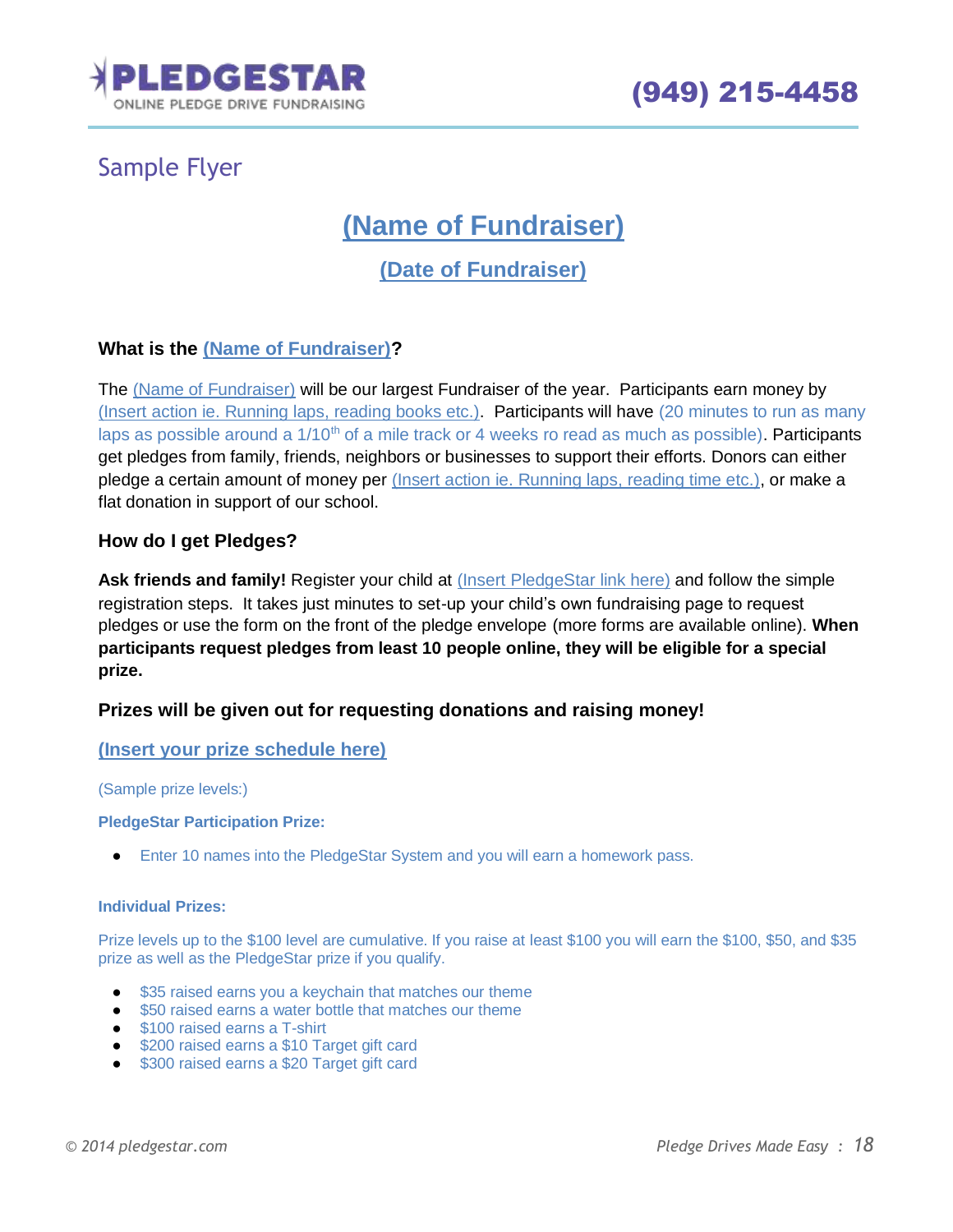

#### **Individual Grand Prizes:**

- The top money earner for each grade will earn a special lunch with the principal.
- Top 5 individual Money earners win their choice of an IPad, Disneyland Tickets, bicycle, skateboard or Razor Scooter. Top money earner will get first choice followed by next highest money earner getting their choice of remaining prizes.

#### **Class Prizes:**

- The teacher of the top 10 earning classes will be treated to a special lunch.
- If everyone in your class raises at least \$10 each your entire class will receive a special treat at lunch.

#### **Why are we raising money?**

Your support allows the PTA to continue to fund many of the great programs and events at our school. This year any funds collected above  $(\frac{2}{2})$  (the amount needed to operate the PTA's regular programs), will go toward (\_\_\_\_\_\_\_\_\_\_\_\_\_\_\_\_\_\_\_\_\_\_\_\_\_\_\_\_\_\_\_\_) for our (School Name). With your help every child will benefit.

#### **What is the Goal?**

This year we would like to raise  $(\frac{2}{2})$ . If every participant can raise (total/number of students) we can achieve our goal! **If we reach our goal and raise (\$\_\_\_\_\_\_\_\_\_\_\_) the school will enjoy a special assembly for all the student body to enjoy!**

#### **When do we run? (Enter your schedule here)**

#### **SAMPLE WALK-A-THON SCHEDULE**

#### **DAY, DATE**

#### **(All times and groupings should be modified for your school)**

| 7:45          | Parents and Students are invited to arrive for the Day's Festivities |
|---------------|----------------------------------------------------------------------|
| $8:00 - 8:15$ | <b>Flag Salute, National Anthem and Choir Performance</b>            |
| 8:15-9:00     | All Kindergarten, all 1st grade classes                              |
| $9:00 - 9:45$ | All 2nd and 3rd grades                                               |
| $9:45-10:30$  | All 4th and part of 5th grades                                       |
| 10:30-11:15   | All 6th Grade classes                                                |
|               |                                                                      |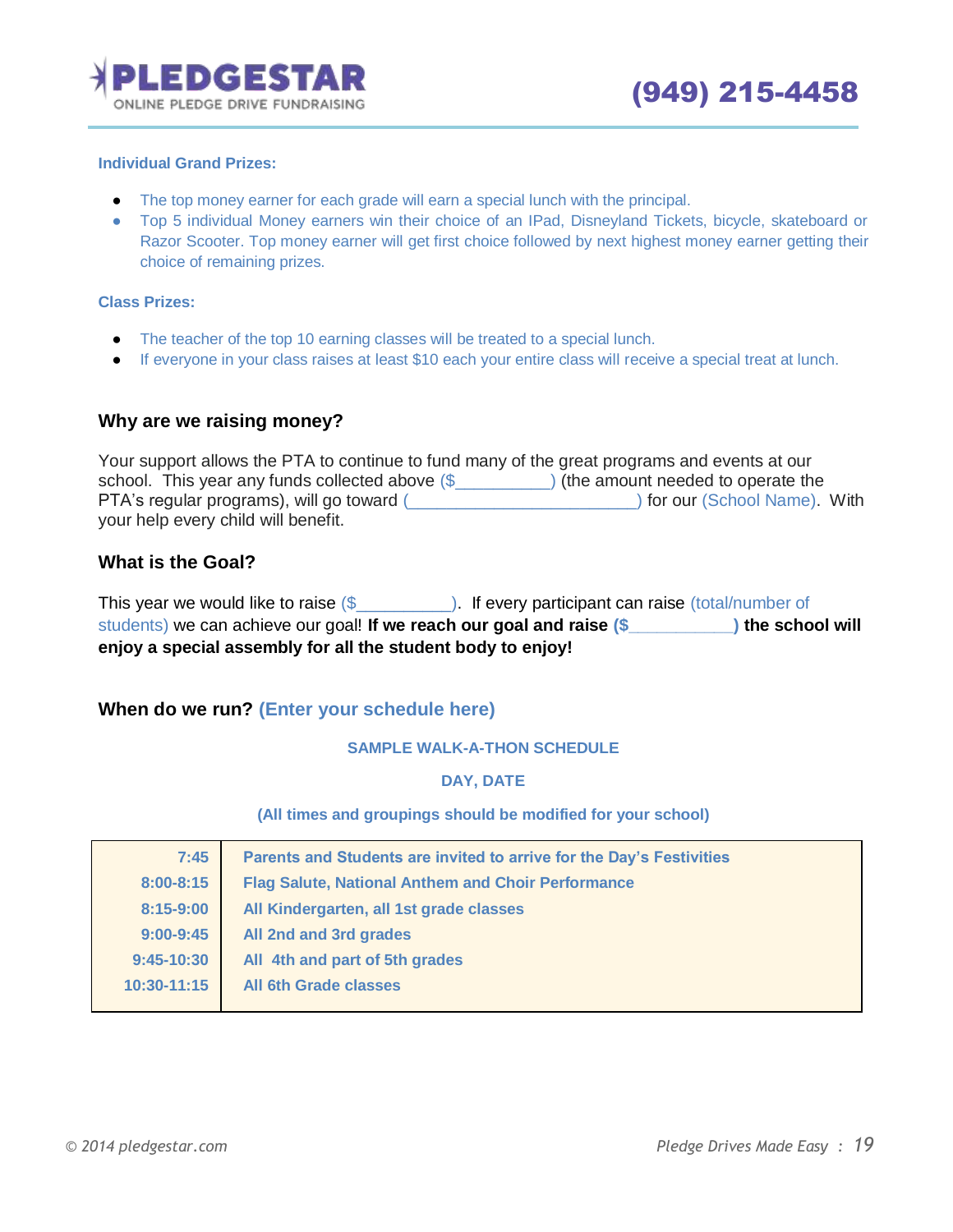

## <span id="page-19-0"></span>Sample Pledge Sheet

## **Name of event**

Date of Event

| Participant's Name: | Grade: |
|---------------------|--------|
| <b>Teacher:</b>     |        |

Use our **easy online system** to participate. Follow the simple registration steps— It takes just minutes to set up your child's own fundraising page. Your family and friends can even pay over the internet with their credit card. A thank you note from your child will automatically be sent to those who donate online. **It's fun, give it a try**!

**Register at: (Insert PledgeStar [School](http://www.lf2dolphindash.com/) Link)**

Or if you prefer, you can collect money and record the names/donation amounts below.

| <b>NAME</b> | <b>ADDRESS</b> | <b>PHONE</b> | <b>PLEDGE</b><br>PER* | <b>PLEDGE</b><br><b>FIXED</b><br><b>AMOUNT</b> | <b>AMOUNT</b><br><b>DUE</b> | <b>AMOUNT</b><br><b>COLLECTED</b> |
|-------------|----------------|--------------|-----------------------|------------------------------------------------|-----------------------------|-----------------------------------|
|             |                |              |                       |                                                |                             |                                   |
|             |                |              |                       |                                                |                             |                                   |
|             |                |              |                       |                                                |                             |                                   |
|             |                |              |                       |                                                |                             |                                   |
|             |                |              |                       |                                                |                             |                                   |
|             |                |              |                       |                                                |                             |                                   |
|             |                |              |                       |                                                |                             |                                   |
|             |                |              |                       |                                                |                             |                                   |
|             |                |              |                       |                                                |                             |                                   |
|             |                |              |                       |                                                |                             |                                   |
|             |                |              |                       |                                                |                             |                                   |
|             |                |              |                       |                                                |                             |                                   |
|             |                |              |                       |                                                |                             |                                   |
|             |                |              |                       |                                                |                             |                                   |

\*Lap, minute,length, etc.

| TOTAL TO COLLECT: \$        |  |
|-----------------------------|--|
| $-0.0011$ $-0.101$ $-0.000$ |  |

Parents…please have all checks made payable to  $\overline{a}$  (  $\overline{a}$  )  $\overline{a}$  )  $\overline{a}$  (  $\overline{a}$  )  $\overline{a}$  )  $\overline{a}$ 

**TOTAL ENCLOSED:** \$\_\_\_\_\_\_\_\_\_\_\_\_\_\_\_

**(To be completed by event staff) | TOTAL RECEIVED: \$\_\_\_\_\_\_\_\_\_\_\_\_\_\_\_\_\_\_\_\_\_**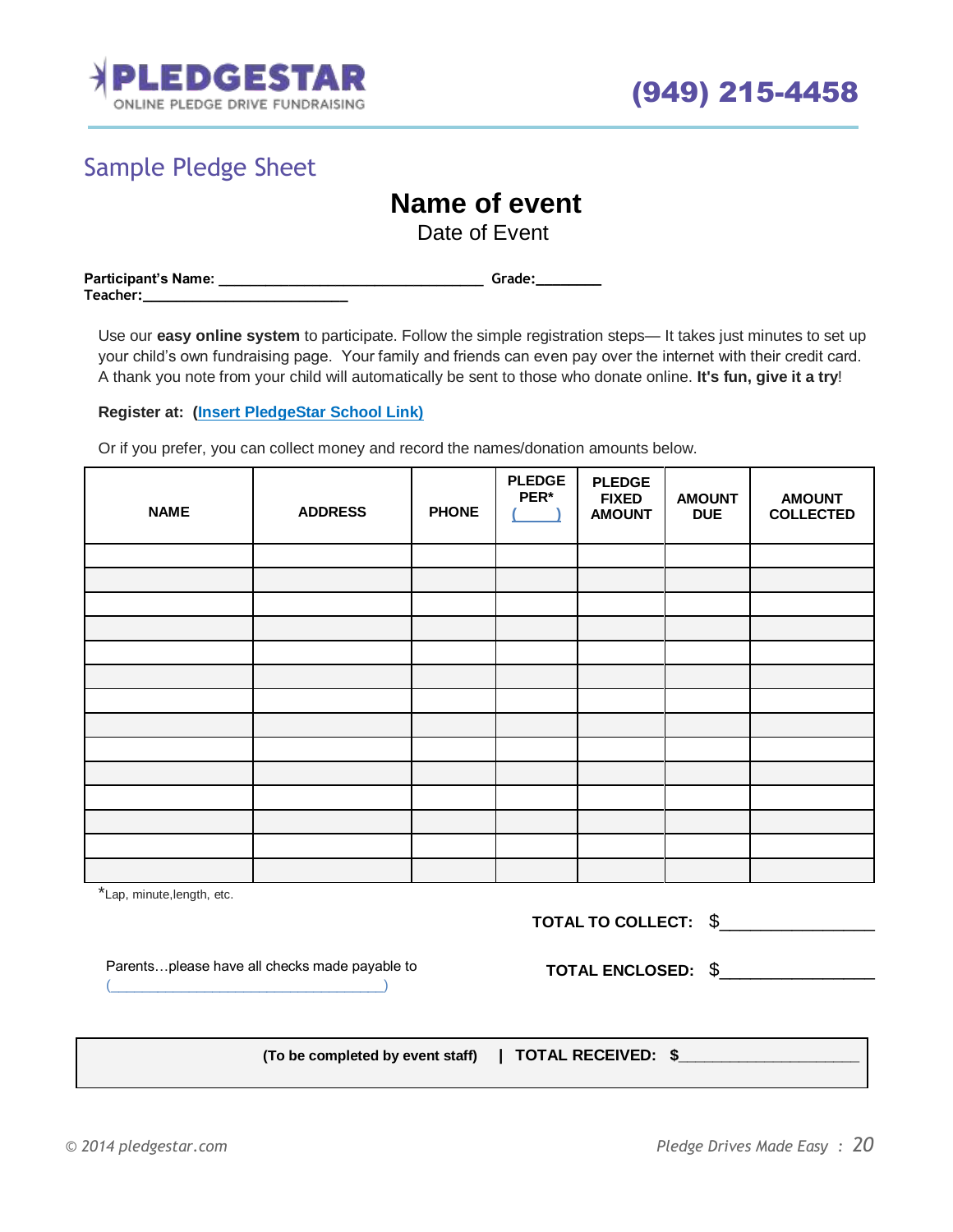

# <span id="page-20-0"></span>Reading Log

## **(Year) Read-A-Thon**

## **Reading Log**

This year our Read-A-Thon will track all reading from (Date) to (Date). Please record the date when you read or were read to, the name of the book(s), and the time spent reading. Please return your completed reading log to your teacher on the date below. You may also record your reading on the online reading log on your PledgeStar site.

| <b>Date</b> | <b>Name of Book(s)</b> | Time* |
|-------------|------------------------|-------|
|             |                        |       |
|             |                        |       |
|             |                        |       |
|             |                        |       |
|             |                        |       |
|             |                        |       |
|             |                        |       |
|             |                        |       |
|             |                        |       |
|             |                        |       |
|             |                        |       |
|             |                        |       |
|             |                        |       |
|             |                        |       |
|             |                        |       |
|             | Total:                 |       |

\*Minutes or hours.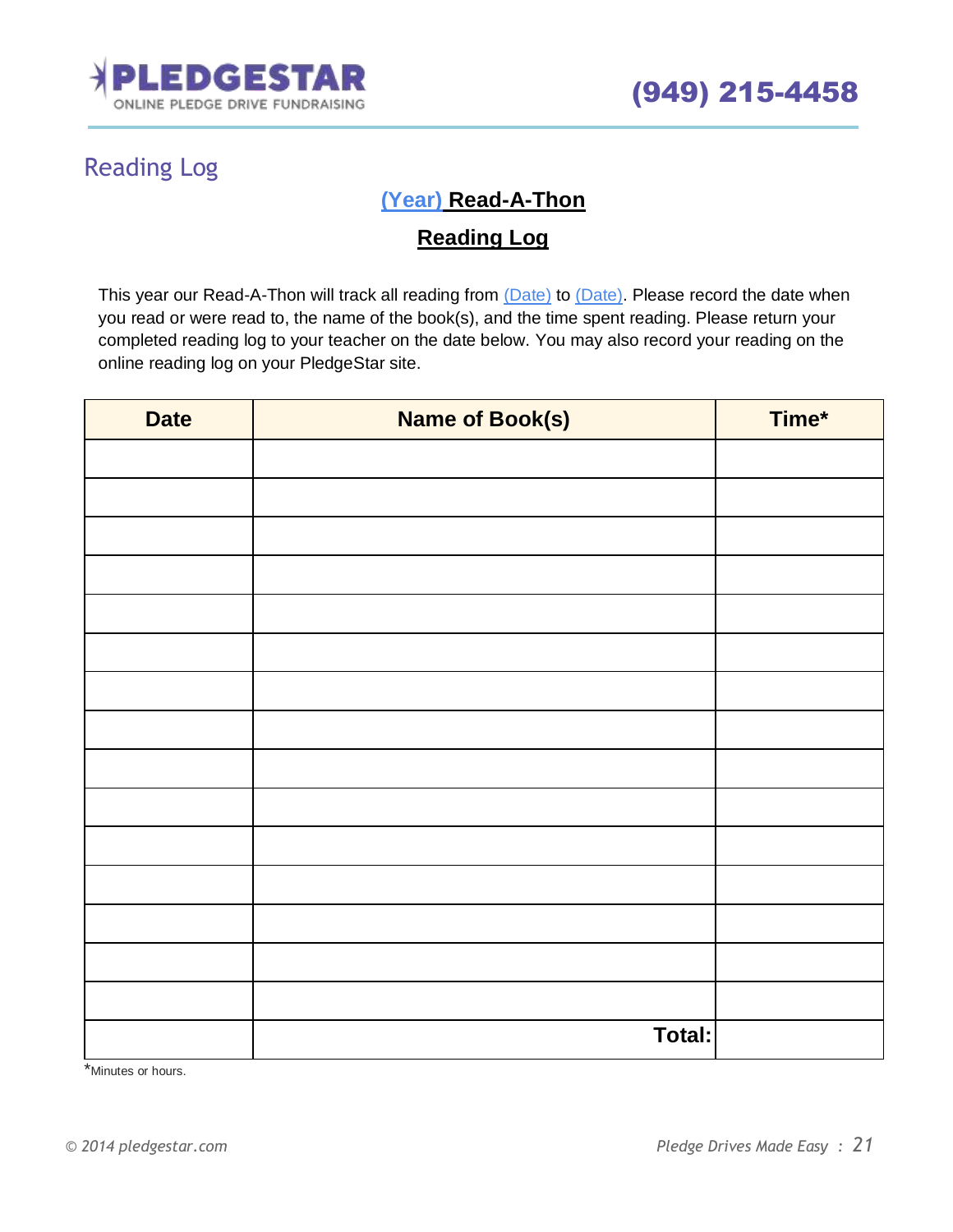

# <span id="page-21-0"></span>Tax Receipt

 (Name Of the School or Non-Profit Group) (Address) (Phone Number) (email) (Tax ID#)

| Thank you for your contribution. Your donation is tax deductible. |  |  |  |  |  |  |  |
|-------------------------------------------------------------------|--|--|--|--|--|--|--|
|-------------------------------------------------------------------|--|--|--|--|--|--|--|

| Date Contributed:                                  |  |
|----------------------------------------------------|--|
| Name of contributor:                               |  |
| <b>Amount Contributed:</b>                         |  |
| Items contributed:<br>(please attach list/receipt) |  |